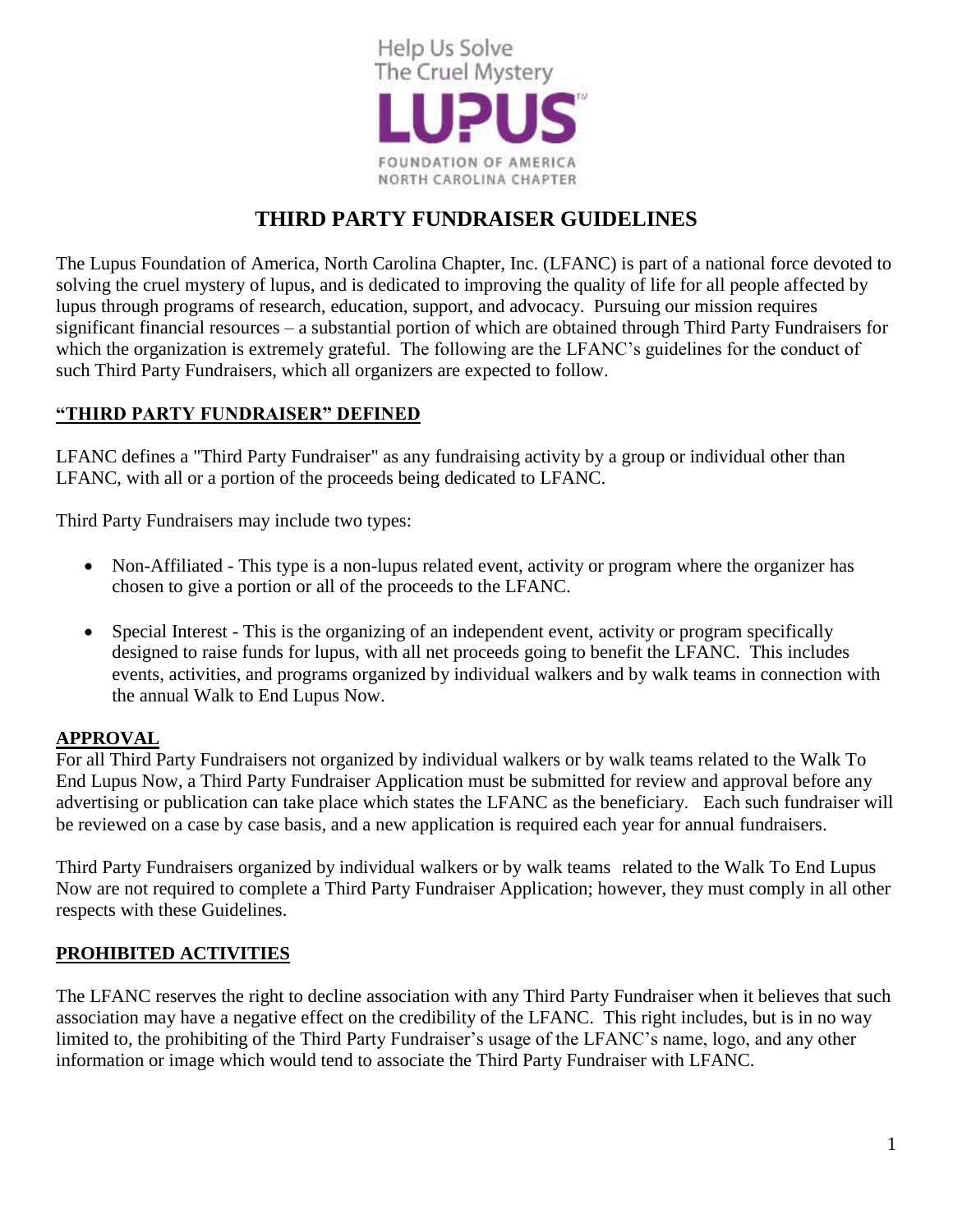**Third Party Fundraiser events shall not include (nor shall they be conducted at, as part of, or in connection with any other event which includes): (1) the commission of any criminal act(s) of any kind; (2) nudity, stripping, and/or sexual activity; or (3) the possession, use, sale, or distribution of any illegal drug(s).** Funds generated through Third Party Fundraisers involving any such conduct will not be knowingly accepted by LFANC.

### **PROMOTION**

Third Party Fundraisers must be promoted and conducted in a manner to avoid statement or appearance of LFANC endorsing any product, firm, organization, individual or service.

The LFANC encourages all Third Party Fundraisers to establish a timetable and action plan a minimum of three months before the event. An LFANC staff person can provide guidance to aid in the development of committee structure, marketing and deadlines.

If the official logo of the LFANC is used in conjunction with a Third Party Fundraiser, it must be used appropriately and may not be altered in any way. Any use of the LFANC logo must adhere to the LFA's Official Branding Guidelines, a copy of which is available upon request. Authorization to use the LFANC logo for a Third Party Fundraiser will automatically terminate at the conclusion of the Fundraiser.

Promotional materials (including, but not limited to, advertisements, letters, brochures, flyers, websites, social media, and press releases) will be the responsibility of the Third Party Fundraiser's organizer; however, the LFANC reserves the right to review and approve all marketing materials bearing the LFANC's name or logo must be reviewed and approved by the LFANC prior to production or distribution. Promotional materials cannot be purchased with LFANC funds, but rather should be the result of underwriting or sponsorship related to the Third Party Fundraiser.

#### **ADDITIONAL SUPPORT**

Based on audience of the fundraiser, number of participants, and inventory, the LFANC may be able to provide materials such as educational materials or signage. Organizers must submit a request for these materials no less than three weeks prior to the fundraiser.

Depending on timing and location of a fundraiser, LFANC may be able to provide the presence of volunteers or staff, but it is not guaranteed. Request for such representation must be made at the time of application.

#### **LIABILITY**

The LFANC is not financially, legally, or otherwise liable for any aspect of a Third Party Fundraiser, including its planning, promotion, staging, or conduct.

All Third Party Fundraisers must strictly adhere to all applicable local, state, and national laws and regulations, including those concerning the distribution and usage of alcoholic beverages. Third Party Fundraisers should not include alcohol unless: (1) alcohol is believed to be critical to the success of the fundraiser (such as for a beer or wine tasting); (2) proof of age is required and signs are conspicuously posted to that effect, with no underage persons being permitted to serve, consume, or possess alcohol; (3) alternative means of transportation are available to attendees of the Third Party Fundraiser; and (4) all other applicable laws are strictly observed. Third Party Fundraisers should also adhere to the LFA's "Best Practices on Serving Alcohol at Foundation Related Activities," a copy of which is available upon request.